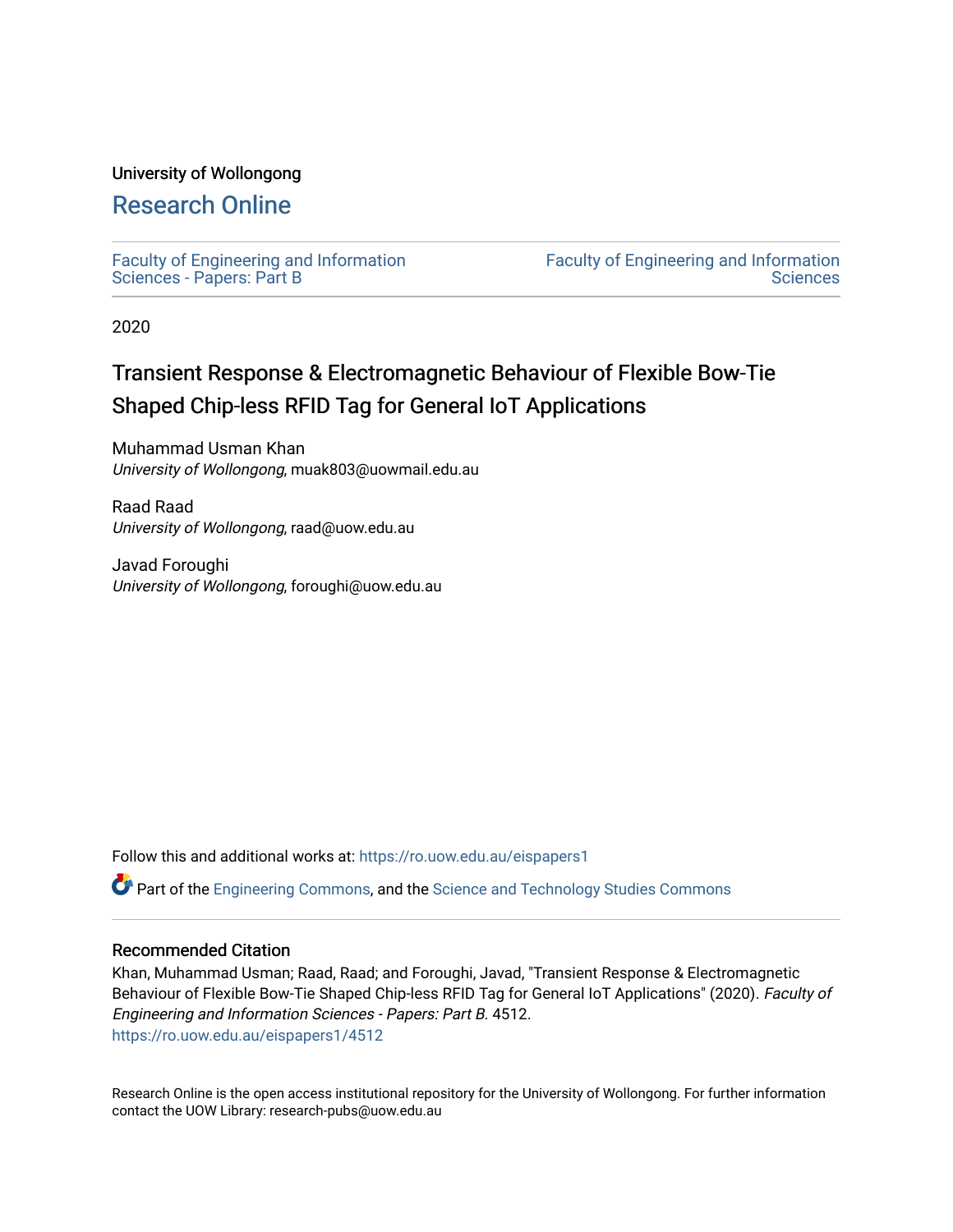# Transient Response & Electromagnetic Behaviour of Flexible Bow-Tie Shaped Chip-less RFID Tag for General IoT Applications

# **Abstract**

This paper is an extension of Novel Flexible Chip-less Bow-Tie RFID tag in which we presented the design, testing and fabrication of the tag and compared the results with Octagonal Chipless RFID tag. The chipless RFID tag was designed by using simulation software CST microwave studio and fabricated by using laser etching technique on a flexible polymer substrate Polyethylene Terephthalate (PET). The tag operates at frequency ranging from 8 to 18 GHz uses the Frequency Selective Surface (FSS) approach. A series of experiments are performed to measure the Radar Cross Section (RCS) in an anechoic chamber. The tag design is composed of six concentric Bow-Tie shaped loop resonators with one unitary element. In this paper, we demonstrated the Singularity Expansion Method (SEM) based circuit modelling and the transient behaviour of the RFID tag is performed. The coupling coefficients and the induced currents over the surface of Bow tie shaped rings are evaluated. The maximum read range is evaluated and the Bow-Tie RFID tag is proved to be more accurate and efficient with the variation of distance up to 1.8m at 0dBm which is extendable to 2.14m for higher input power. This range is maximum to our knowledge for such a high-frequency range of 8-18GHz. The 4-bits Bow-Tie Chipless RFID tag design is compact and can be deployed commercially for general IoT applications.

# Keywords

applications, iot, transient, general, tag, rfid, chip-less, shaped, response, bow-tie, flexible, behaviour, electromagnetic, &

# **Disciplines**

Engineering | Science and Technology Studies

# Publication Details

M. U. A. Khan, R. Raad & J. Foroughi, "Transient Response & Electromagnetic Behaviour of Flexible Bow-Tie Shaped Chip-less RFID Tag for General IoT Applications," Advances in Science, Technology and Engineering Systems Journal, vol. 5, (5) pp. 757-764, 2020.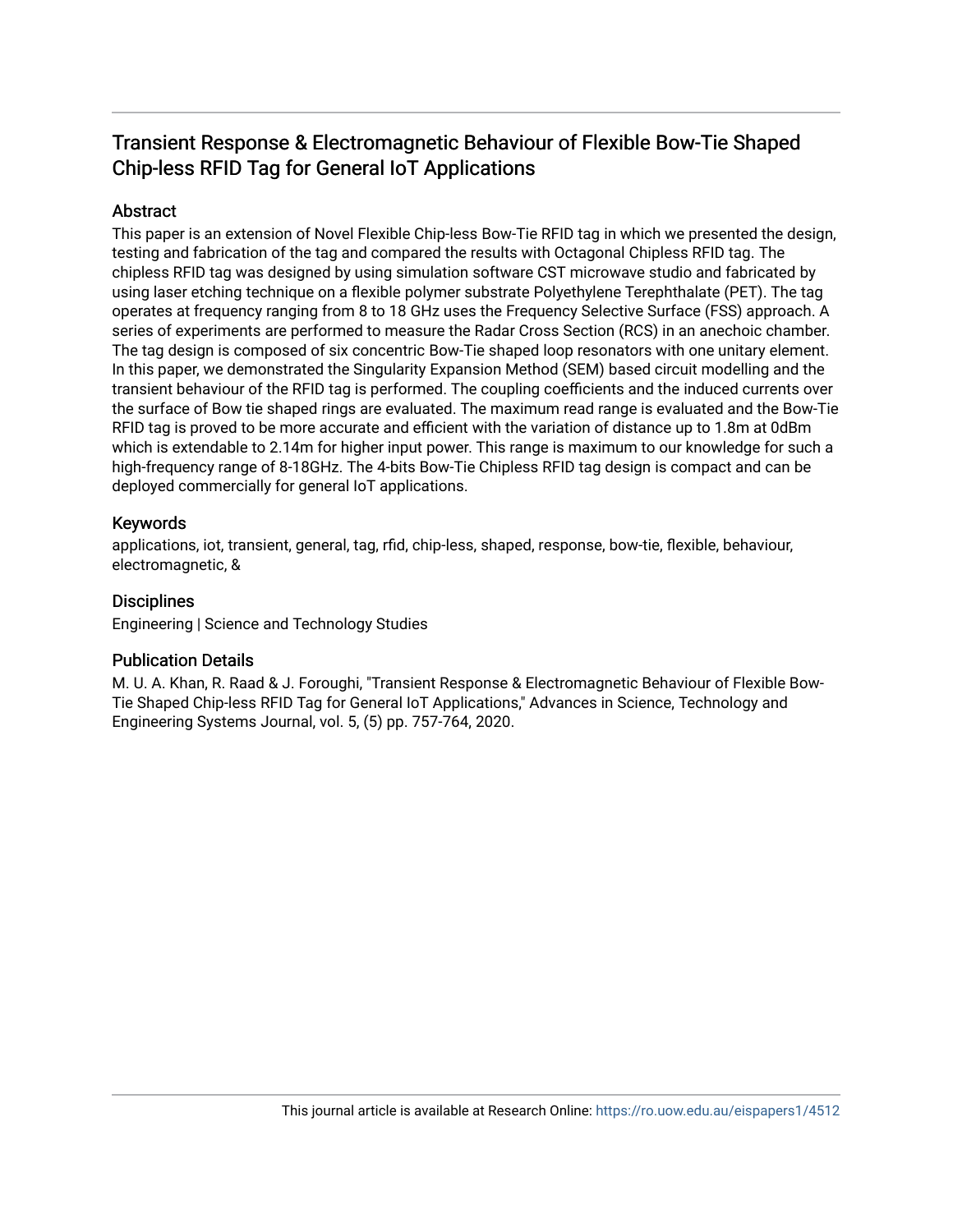

*Advances in Science, Technology and Engineering Systems Journal Vol. 5, No. 5, 757-764 (2020)*

ASTESJ ISSN: 2415-6698

*[www.astesj.com](http://www.astesj.com/)*

*Special Issue on Multidisciplinary Innovation in Engineering Science & Technology*

# **Transient Response & Electromagnetic Behaviour of Flexible Bow-Tie Shaped Chip-less RFID Tag for General IoT Applications**

Muhammad Usman Ali Khan\* , Raad Raad, Javad Foroughi

*School of Electrical Computer and Telecommunication Engineering, University of Wollongong, Wollongong NSW, 2522, Australia*

| ARTICLE INFO                                                                                                                                              | <b>ABSTRACT</b>                                                                                                                                                                                                                                                                                                                                                                                                                                                                                                                                                                                                                                                                                                                                                                                                                                                                                                                                                                                                                     |
|-----------------------------------------------------------------------------------------------------------------------------------------------------------|-------------------------------------------------------------------------------------------------------------------------------------------------------------------------------------------------------------------------------------------------------------------------------------------------------------------------------------------------------------------------------------------------------------------------------------------------------------------------------------------------------------------------------------------------------------------------------------------------------------------------------------------------------------------------------------------------------------------------------------------------------------------------------------------------------------------------------------------------------------------------------------------------------------------------------------------------------------------------------------------------------------------------------------|
| Article history:<br>Received: 11 June, 2020<br>Accepted: 23 July, 2020<br>Online: 12 October, 2020                                                        | This paper is an extension of Novel Flexible Chip-less Bow-Tie RFID tag in which we<br>presented the design, testing and fabrication of the tag and compared the results with<br>Octagonal Chipless RFID tag. The chipless RFID tag was designed by using simulation<br>software CST microwave studio and fabricated by using laser etching technique on a<br>flexible polymer substrate Polyethylene Terephthalate (PET). The tag operates at                                                                                                                                                                                                                                                                                                                                                                                                                                                                                                                                                                                      |
| Keywords:<br>Chipless RFID<br>Bow-tie<br>Polymer Substrate<br>FSS-<br>RCS<br><b>PET</b><br><b>SEM</b><br>Coupling coefficients<br><b>IoT</b> Applications | frequency ranging from 8 to 18 GHz uses the Frequency Selective Surface (FSS) approach.<br>A series of experiments are performed to measure the Radar Cross Section (RCS) in an<br>anechoic chamber. The tag design is composed of six concentric Bow-Tie shaped loop<br>resonators with one unitary element. In this paper, we demonstrated the Singularity<br>Expansion Method (SEM) based circuit modelling and the transient behaviour of the RFID<br>tag is performed. The coupling coefficients and the induced currents over the surface of<br>Bow tie shaped rings are evaluated. The maximum read range is evaluated and the Bow-<br>Tie RFID tag is proved to be more accurate and efficient with the variation of distance up<br>to 1.8m at 0dBm which is extendable to 2.14m for higher input power. This range is<br>maximum to our knowledge for such a high-frequency range of 8-18GHz. The 4-bits Bow-<br>Tie Chipless RFID tag design is compact and can be deployed commercially for general<br>IoT applications. |

## **1. Introduction**

This paper is an extension of work originally presented in the 19<sup>th</sup> International Symposium on Communications and Information Technologies (ISCIT) 2019 [1].

The Internet of Things (IoT) relies on smart environments comprises of wireless sensor networks [2] and personal area networks [3], [4] in which one interacts with IoT infrastructure must be uniquely identified. However, one big challenge is a need to commence seamless integration of IoT solutions with surroundings and with people [5]. Flexible materials for various IoT applications require a high level of integrity of components and mechanical robustness with repeated rolling and bending capabilities. In particular, flexible smart fitness watches, RFID tags and wearable sensors are good examples of applications that use flexible material. Besides, Elasticity and stretch-ability of materials are the key properties required by electronic devices that require large and reversible deformation. These bendable devices will also need to be versatile and may require the ability to store energy, operate with low power, and integrated with other devices and Internet of Things (IoT) applications [6]-[8].

The growth of wearable technology and the success of wearable devices has been hampered by limits such as the lack of materials and manufacturing techniques for seamless integration with electronic parts [9], the robustness in washing, drying and moulding [10], [11]. To address these challenges flexible polymerbased chipless RFID tag can be a good candidate.

In recent years, the research on wearable wireless communication and flexible devices has increased rapidly due to its usability and applications in personal communication systems [12]. For examples; Flexible antennas and Radio Frequency Identification (RFID) tags are used to keep track of several dailyroutine activities, such as heartbeat and blood pressure measurement, the distance walked, the steps are taken and the calories burnt [13].

RFID Technology is growing rapidly and has significant importance in various medical, industrial and commercial applications [13], [14] such as UHF RFID tags, Chipless RFID

[www.astesj.com](http://www.astesj.com/) 757 \* Corresponding Author: Muhammad Usman Ali Khan, Email: muak803@uowmail.edu.au <https://dx.doi.org/10.25046/aj050592>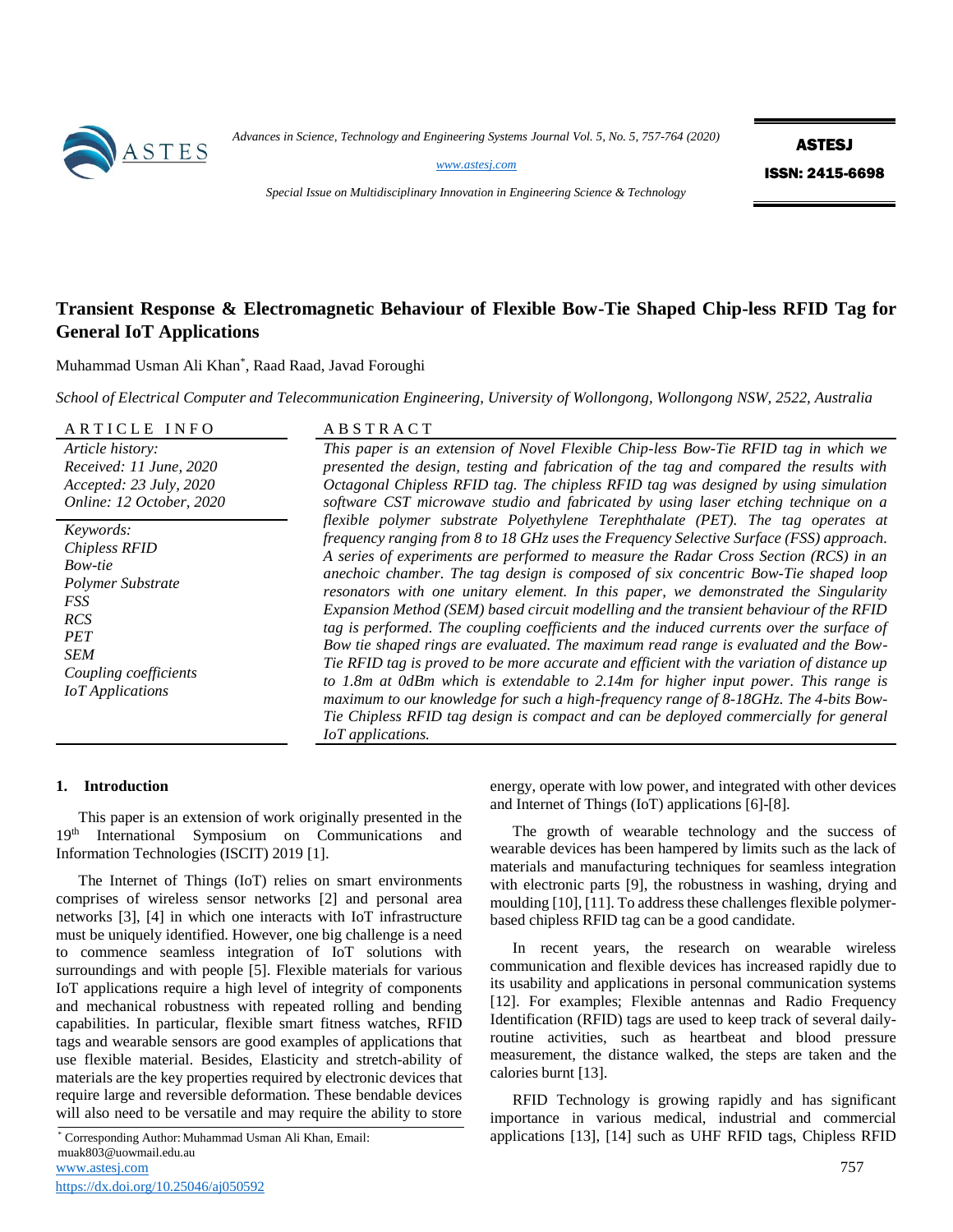tags and Near Field Magnetic Coupled tags are being in used in various commercial applications and medical applications [15]. In the traditional RFID technology, the backscattered field from the tags are used to transmit information by using time-variant loading or scatterer modulation [16]-[19] however, this technique requires the physical movement of the object which needs to be coded by using inductive coupling or the impedance modulation. Besides, the conventional RFID tags are active circuit, carrying a small near field chip including a power source and a memory at the centre of the body. Whereas the chipless RFID technology doesn't require memory or a chip to save codes, instead, it uses the physical aspects of the body such as geometry and the shape to send the data [13]. The primary principle of the chipless technology is to get the resonance from the body and to encode the backscattered signal at the receiver, without additional circuitry or communication protocols [20]. Various techniques have been proposed but generally, the chipless RFID technology can be categorised into two groups. The first one is the time domain-based also called time-domain reflectometry-based designs, Surface Acoustic Wave (SAW) is an example of this. The second group is frequency domain-based RFID tags sometimes known as spectral-based tags, Frequency Selective Surface (FSS) is an example of this technique. The SAW-based chipless RFID tags are primarily worked by piezoelectricity, in which Interdigital Transducer (IDT) on the surface of piezoelectric materials are used to convert the electromagnetic wave into the acoustic wave. The acoustic waves generate the identification code while propagating through the metallic surfaces of the tag separated by a certain distance and stored on the tag [21], [22]. The SAW RFID tags are commercially available but some important issues such as the reduction in the size, increase in the read range and the data capacity needs to address 15. Besides, the FSS based frequency domain chipless RFID technique is quite promising, in which an incident electromagnetic wave is completely or partially reflected from the surface of the resonators and matches with the resonance frequency, based on the nature and the shape of the elements. The chipless RFID tags are known as passive tags as no additional power is required to operate, which make these tags promising for general IoT applications.

Passive chipless RFID tags have gained much importance as a good candidate for IoT applications because of no additional circuitry, small size, increased lifetime and the cost-effectiveness [23]. As compared to conventional RFID tags, passive tags have many significant advantages such as they are extremely cheap and can be printed over a piece of paper simple as barcodes. Moreover, the wearable applications in which washing and heating will affect the energy source, the absence of the battery and the electrical circuits make these tags promising [24].

The general structure of a chipless RFID system is an adaptive version of the Ultra-Wide Band (UWB) frequency radar [25], in which an incident electromagnetic wave from a transmitter strikes at the surface of the tag and reflect toward the reader and decoder, see Figure 1. When an incident wave  $E^i$  on the surface of the conductive element, a current is induced at the resonant frequency, 9.2GHz in the case of chipless Bow-Tie RFID tag, see Figure 1.

In this paper, a 4-bit Bow-tie shaped chipless RFID tag is designed and the transient behaviour by the application of ElectroMagnetic (EM) wave is explained. In this design, the polarization feature of non-periodic bow-tie shaped cells is taken into account to get destructive and constructive interferences. The projection of the incidents wave and reflected field and decoded in terms of bits assigned to Radar Cross Sections (RCS) [26]. The RCS is a parameter to describe the level of scattering of a target object, in this case, a tag is the target object.



Figure 1: Structural diagram of Bow-Tie chip-less RFID system

This paper employs a simple equivalent model of the tag by using SEM-based circuit modelling. Furthermore, the coupling coefficients and the induced currents over the rings are evaluated and transient response of the Bow-Tie RFID tag is analysed. Finally, the maximum read range is calculated which is 1.8m for 0dBm and extendable to 2.14m for higher incident power, which is maximum to our knowledge for high frequencies of the range 8 to 18GHz.

The rest of the paper is organised as follows: Section II and Section III presents the tag design and its working principle, the material characterisation and optimised designs. Section IV presents the RCS measurements, which further describes the experimental verification of codes, on body RCS measurements, bending analysis and discussion. Finally, the conclusion is presented in Section V.

## **2. Design and Operation of Bow-Tie Chipless RFID Tag**

The Bow-Tie shaped chipless RFID tag proposed in [1] is based on conventional Bow-tie shape which is opted as it has the most intense current flow on the edges of the resonating elements [27], hence cause a more intense backscattered signal. Another reason to opt this design is the fact that it provides more flexibility in designing at higher frequencies unlike octagonal [26], square [28], circular [29] and triangular [30] designs. Moreover, in Bowtie chipless RFID tag the asymmetrical shape of the tag in which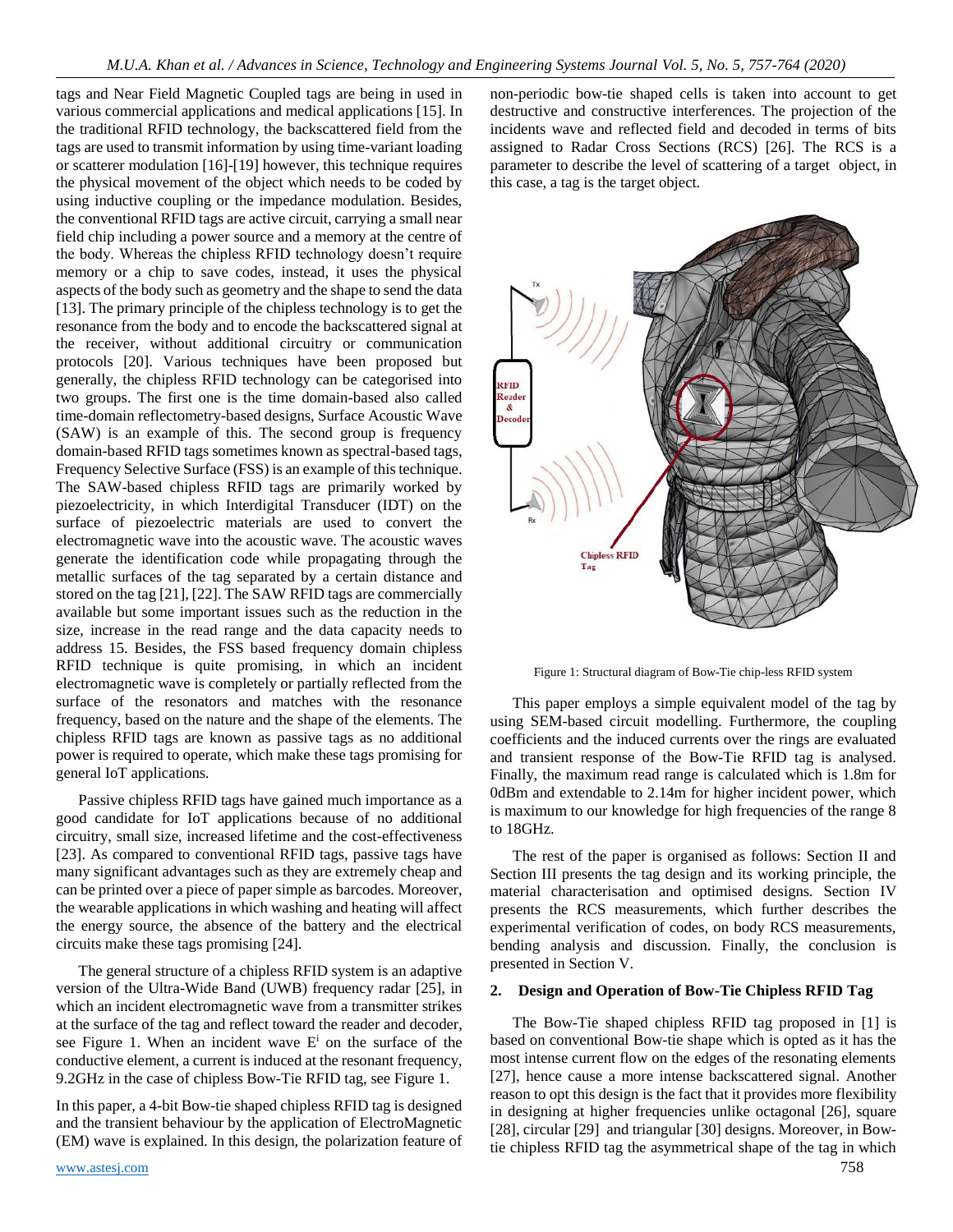the distance between the resonators is not constant, it diminished the mutual coupling as compared to the symmetrical surfaces, placed very close to each other [31]. In this paper, a 4-bit Bow-tie chipless RFID tag is proposed and the transient behaviour of the tag is presented. The robust tag is comprised of a periodic pattern of six Bow-tie shaped cells applicable for general IoT and wearable applications.

## *2.1. Working Principle*

The resonant frequency of the tag depends on the inductance and the capacitance between the concentric metallic bow-tie shaped elements [32]. Therefore, when an EM wave strikes at the surface of the tag it induces currents and the corresponding capacitance and the inductances are changed. The extent of the reflected or transmitted wave after falling on the surface, depends upon the placement and the geometry of the rings. Aa results, surface currents  $(J_{in})$  and  $(J_{out})$  are induced on the inner and outer bow-tie shaped rings, respectively, as shown in Figure 2.

 In this case, the whole structure including all the surrounding bow-tie rings, interact with each other and cause the creation of the standing waves. The standing waves produced the same polarization with an odd multiple of the difference of  $\pi$  phase by these surface currents which are approximately equal but opposite in phase. Hence, destructive interference results in backscatter wave (Es) and create a specific frequency response. Figure 2. represents the surface current distribution over the elementary cell and all periodic bow-tie shaped rings which tends to be minimum at the inner side of the tag, at the base and ceiling while maximum and almost constant in all vicinities of the Bow-Tie tag. The area of the tag showing minimum concentration correspond to capacitive behaviour and the area where the surface current is intensive corresponds to the inductive behaviour of the tag, see Figure 2.



Figure 2: E-Field distribution and the directions of induced surface current (J)

## **3. Electromagnetic Behaviour of the Bow-Tie RFID Tag**

The circuit model of the Bow-Tie chipless RFID tag provides insight into the electromagnetic response of the circuit when an incident EM wave strike at the tag and the induced current reradiate the scattered fields. The current induced on the tag can be evaluated in different ways. One method is based on Singularity Expansion Method (SEM) in which the current induced on the tag is expanded in terms of the singularity poles of the tag. The concept of SEM has been widely used in circuit theory for a long time. Later on, this technique was used in evaluating EM response and designing of chipless RFID tags [33],[34],[35].

## *3.1. SEM-Based Equivalent Circuit of Chipless RFID Tag*

In this paper, the SEM-based equivalent circuit of the octagonal chipless RFID tag is presented where the solution is evaluated as a collection of poles (Sn), coupling coefficient (Rn) and the entire function (Fe) in the complex frequency domain. The scattering analysis is performed by representing the chipless RFID tag with an equivalent circuit representation, see Fig. For electromagnetic response, the RFID scatterer assumed to be Perfectly Electric Conductor (PEC) in free space. Let's N be a total number of scatterers and an incident electric field E<sup>i</sup> strike at the surface of the tag and  $E^s$  are scattered electric field with polarization vectors  $\hat{a}_i$  and  $\hat{a}_s$ , respectively. The  $E^i$  causes an induced current  $(J_n)$  on the surface and the global resonances are demonstrated in the time domain as damped sinusoidal analogous to the Complex Natural Response (CNR) of the scatterer with some weighting residue as coupling coefficients  $(R_N)$ . The distance between the two scatterers is optimised in such a way that the coupling between one and the alternative scatterer is very small to be negligible. Hence, the coupling between the two scatterers only at a time and ignored the effects of the others on them.

The SEM-based circuit equivalent model of the octagonal chipless RFID tag is presented in Figure 3. where,  $R_1, R_2, \ldots, R_N$ ,  $L_1, L_2, \ldots, L_N$  define the resistances and the inductances and  $C_1$ ,  $C_2$ ,...  $C_N$  is the inductance between two consecutive scatterers for N number of resonators.



Figure 3: SEM-based equivalent circuit of Bow-Tie RFID Tag with N number of resonators

### *3.2. Transient Response of Bow-Tie Chipless RFID Tag*

The E<sup>i</sup> coupled to CNR's by coupling coefficients  $R^i_1, R^i_2, \dots$  $R_{\text{n}}^i$  which depends on the direction and the polarization of incident electric filed, whereas  $R_{1}^{i}$ ,  $R_{2}^{i}$ ,  $R_{n}^{i}$  denotes the coupling coefficients corresponding to E<sup>s</sup>. The CNR of the model is presented by a parallel RLC circuit in series with delay line (TL) which designate the turn-on time of CNR, and Fe shows the early time response of the tag. Whereas, the input Vi and output voltages Vs are defined at the transmitting and receiving antennas ports, respectively.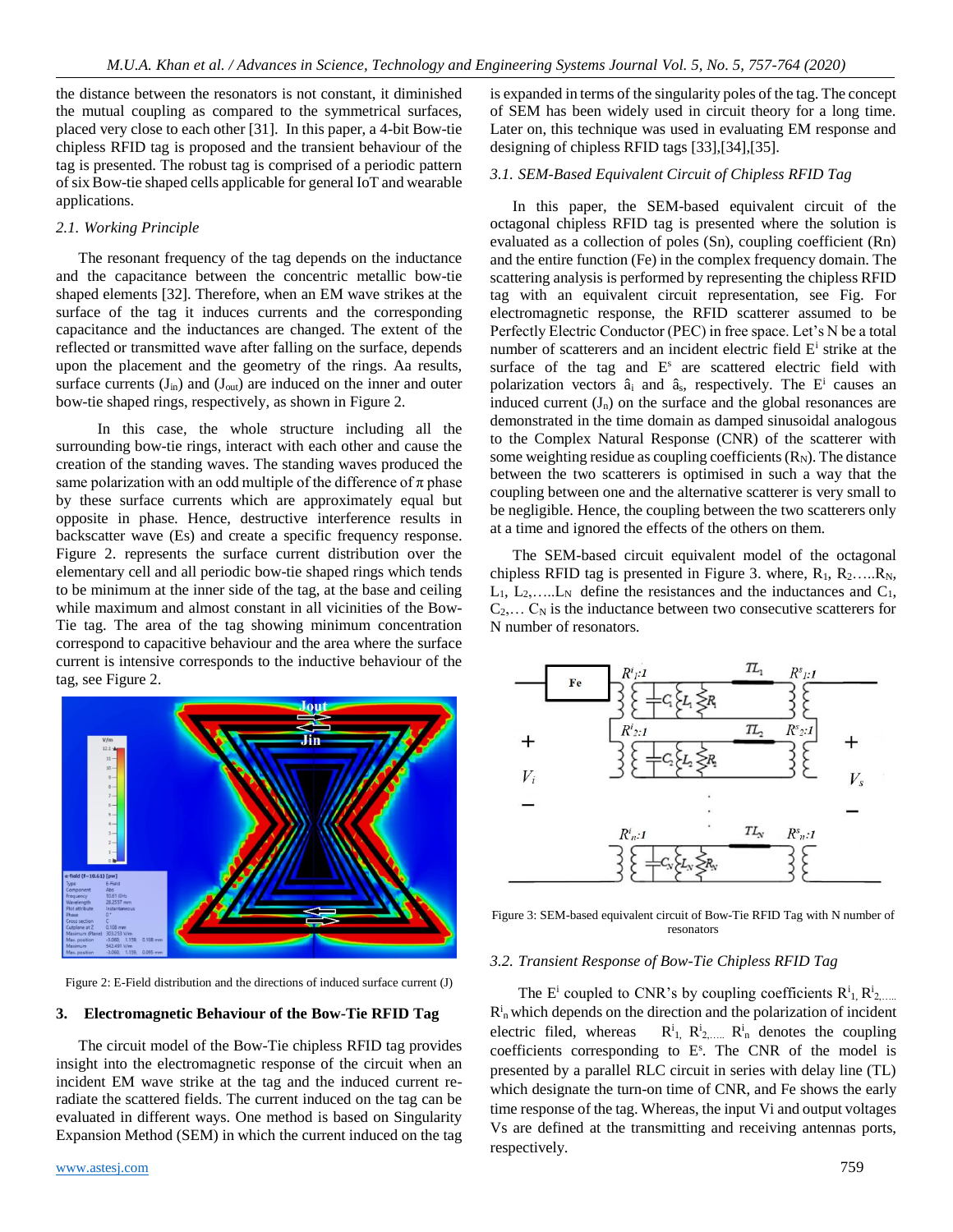Figure 4. shows the geometry of the Octagonal tag, when  $E^i$ strikes at the surface of the tag and E<sup>s</sup> electric field is scattered with polarization vectors  $\hat{a}_i$  and  $\hat{a}_s$  assuming the incident electric field as



Figure 4: The geometry and the internal circuit modelling of the Bow-Tie RFID Tag Illuminated by an Incident Field Ei

a Dirac-delta function then the transfer function of the tag in the complex s-plane is defined as [15]

$$
H_t(\hat{a}_i, \hat{a}_s; s) = \frac{E^s(r; s)}{E^i(r; s)}
$$
(1)

After some mathematical manipulation, the transfer function in terms of early-time response  $H_e(s)$  and late time response  $H_1(s)$ with CNR's can be written as [15]

$$
H(s) = H_e(s) + H_1(s)
$$
  
=  $H_e(s) + \sum_{n=1}^{N} \left[ \frac{A_n}{s - s_n} + \frac{A_n^*}{s - s_n^*} \right]$  (2)

where

$$
A_n = \frac{C}{2} \left( 1 + j \frac{1 + \alpha_n}{\omega_n} \right)
$$
 and CNR's of the

circuit is described by

$$
S_n = \alpha_n + j\omega_n \tag{3}
$$

$$
\alpha_n = -\frac{\omega_0}{2Q} \omega_{\text{and}} \quad \omega_n = \frac{\omega_0}{2} \sqrt{4 - \frac{1}{Q^2}}
$$
 (4)

where Q represents quality factor which is kept below 0.5 and the RFID first resonator resonates at  $f_1 = \omega/2\pi$ .

# *3.3. Evaluation of Surface Current Distribution (Jn) and the Coupling Coefficients (Rn).*

The current distribution over the first resonator, the outermost octagonal ring is  $I_1$  and  $V_1$  is the induced voltage due to incident

fields corresponding to the impedance  $Z_1$  of the resonator then the current distribution over the octagonal scatterers can be evaluated by discretizing the length of the ring into N number of segments [15] as



Figure 5: The induced voltages and currents distribution over the surface of the tag

$$
\left[I_1\right] = \left[Z_1\right]^{-1} \left[V_1\right] \tag{5}
$$

where  $[Z_1]$  corresponds to N×N matrix referred to as system impedance matrix,  $[I_1]$  and  $[V_1]$  are the response vector of N×1corressponding to the incident field, see Figure 5.

The CNR's for the first scatterer is calculated from

$$
[Z_1(S_n)][I_1(S_n)] = 0
$$
  
\n
$$
\Delta_1(S_n) = det[Z_1(S_n)] = 0
$$
\n(6)

The CNR's for the first resonator is obtained by expending  $\Delta_1$ (s<sub>n</sub>) in complex Taylor series.

$$
\Delta_1(s_n) = \Delta_1(s_0) + \Delta_1'(s_0) (s - s_0) + \dots = 0 \tag{7}
$$

By keeping the first two terms of the equation and ignoring the rest of values the CNR,  $s_n$ , is obtained from

$$
S_n = S_0 - \frac{\Delta 1(s_0)}{\Delta 1'(s_0)}
$$
 (8)

where  $s_0$  is the initial guess of resonant frequency, by repeating this procedure more accurate values can be evaluated for the first scatterer. For Bow-Tie design, the first resonance was calculated at approximately 9.2 GHz.

The equation (5) is modified to get current distribution for the first resonator of octagonal chipless RFID tag as

$$
[I] = \sum_{n} \frac{R_n}{s - s_n} [J_n]
$$
\n<sup>(9)</sup>

where  $R_n$  the residue of nth pole and  $J_n$  is the surface current distribution over the surface of the scatterer, which is evaluated in the next section. Also, The time-domain response can be obtained by applying inverse Laplace transform to (9).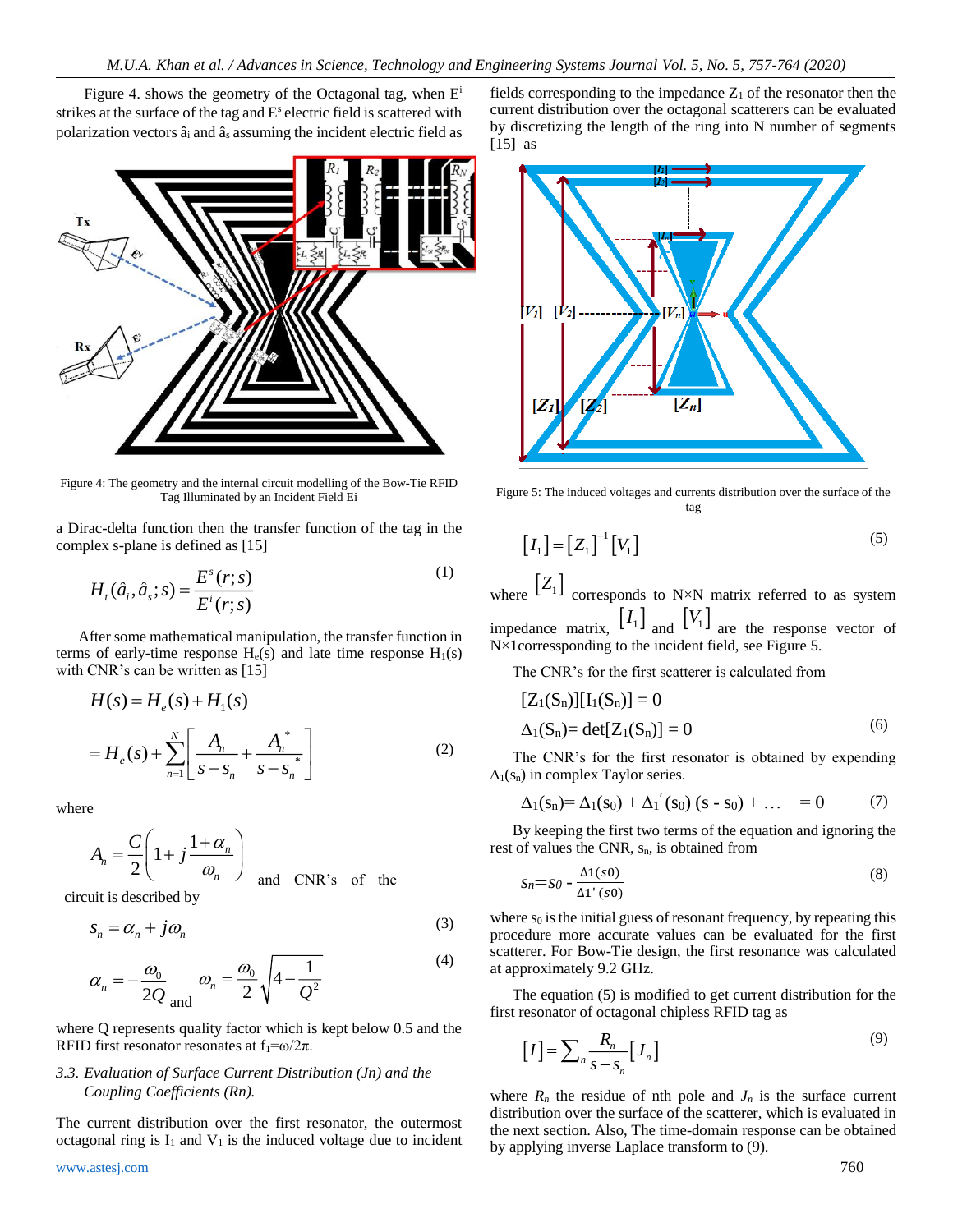To study the mechanism of scattering by a 4-bit octagonal chipless RFID tag, the surrounding medium is supposed as a free space with permittivity  $\varepsilon_0$  and permittivity  $\mu_0$ , the scatterer is PEC and the thickness of the tag is very small hence considered to be zero. Consider an incident field  $E<sup>i</sup>$  strikes and the induced current over the surface of the tag is  $(J_n)$  then the scattered field  $E^s$  from the tag is either obtained from Electric Field Integral Equation (EFIE) or Magnetic Field Integral Equation (MFIE) [36]. The EFIE is used which is represented in Laplace form [37].

$$
E^{s}(r;s) = \mu s \iint_{A} \left[ \left( \tilde{I} - \frac{1}{k^2} \nabla \nabla \right) G_0(r,r';s) \right] J(r,r';s) dS'
$$
 (10)

where A represents the surface area of the octagonal chipless RFID  $t_{\text{tag}}$ ,  $I = \hat{x}\hat{x} + \hat{y}\hat{y} + \hat{z}\hat{z}$ , k represents the propagation constant  $k=s/c$  in the complex frequency domain and  $G_0$  defines the scalar Green's function in the free space.

$$
G_0(r, r'; s) = \frac{e^{-j k |r - r'|}}{4\pi |r - r'|}
$$
\n(11)

The coupling coefficients are then evaluated by using the equations

$$
R_n(s_n) = -\frac{\langle J_n(r), E^i_{\ i}(r; s_n) \rangle_r}{\langle \langle J_n(r), \langle \frac{\partial \vec{G}(r, r'; s)}{\partial s} \Big|_{s=s_n}, J_n(r') \rangle_r} \tag{12}
$$

This equation shows that the coupling coefficient depends upon  $E^i$  and natural modes  $J_n(r)$  at the resonant frequency.

$$
\left\langle J_n(r), E^i_{\ t}(r; s_n) \right\rangle_r = 0 \tag{13}
$$



Figure 6: The variation of the distances between consecutive Bow-Tie shaped rings

The evaluation of coupling coefficients  $(R_1 \text{ to } R_4)$  was not easy in the case of chipless Bow-tie RFID. This is because the distance between the two consecutive bow-tie shaped rings is not constant and hence mutual coupling varies, see Figure 6. Therefore, coupling coefficients are evaluated for the values of the maximum and the minimum distances between two consecutive rings at corresponding resonance, see Table 1. The values of coupling coefficients between the first two consecutive rings are -0.010 and -0.021 calculated for the maximum and the minimum spacing of

1.2mm and 0.23mm, respectively for 9.2GHz frequency, see Table 1. Similarly, all values are calculated for corresponding resonant frequencies of 11.3, 14 and 16.9 GHz. The maximum value of  $R_n$ from the table is -0.021 which is a sufficiently low value that assures reliable reading of the coded information. To reduce the mutual coupling the average spacing between the resonators can be increased, therefore the size of the tag would be significantly increased.

Table 1: Coupling Coefficients for Corresponding Resonances

| n              | <b>Resonant</b><br><b>Frequency</b><br>$F_{0n}$ (GHz) | <b>Spacing</b><br><b>Between</b><br><b>Resonators</b><br>Min to Max<br>(mm) |                  | Coupling<br><b>Coefficients</b><br><b>Minimum</b><br>Rn | Coupling<br><b>Coefficients</b><br><b>Maximum</b><br>Rn |
|----------------|-------------------------------------------------------|-----------------------------------------------------------------------------|------------------|---------------------------------------------------------|---------------------------------------------------------|
|                |                                                       | $\mathbf{D}_{\text{min}}$                                                   | $D_{\text{max}}$ |                                                         |                                                         |
| 1              | 9.2                                                   | 0.23                                                                        | 1.2              | $-0.010$                                                | $-0.021$                                                |
| $\overline{2}$ | 11.3                                                  | 0.35                                                                        | 0.9              | $-0.012$                                                | $-0.017$                                                |
| 3              | 14                                                    | 0.17                                                                        | $0.6^{\circ}$    | $-0.009$                                                | $-0.014$                                                |
| 4              | 16.9                                                  | 0.52                                                                        | 1.1              | $-0.014$                                                | $-0.020$                                                |

### **4. Flexibility and Bending Analysis**

The Bow-Tie tag is designed on 13.44×11.56mm2 PET substrate of 70µm thickness with conductive gold rings varied in thickness [1].



Figure 7: Chipless Bow-Tie RFID tags a) Experimental set-up in chamber b) Bending aspects of fabricated Chip-less RFID Tags at 27mm and 14mm

#### *4.1. Experimental Setup and RCS Results*

The chipless Bow-tie RFID tag is printed on a PET substrate by using Universal Laser Systems (ULS). The measurements of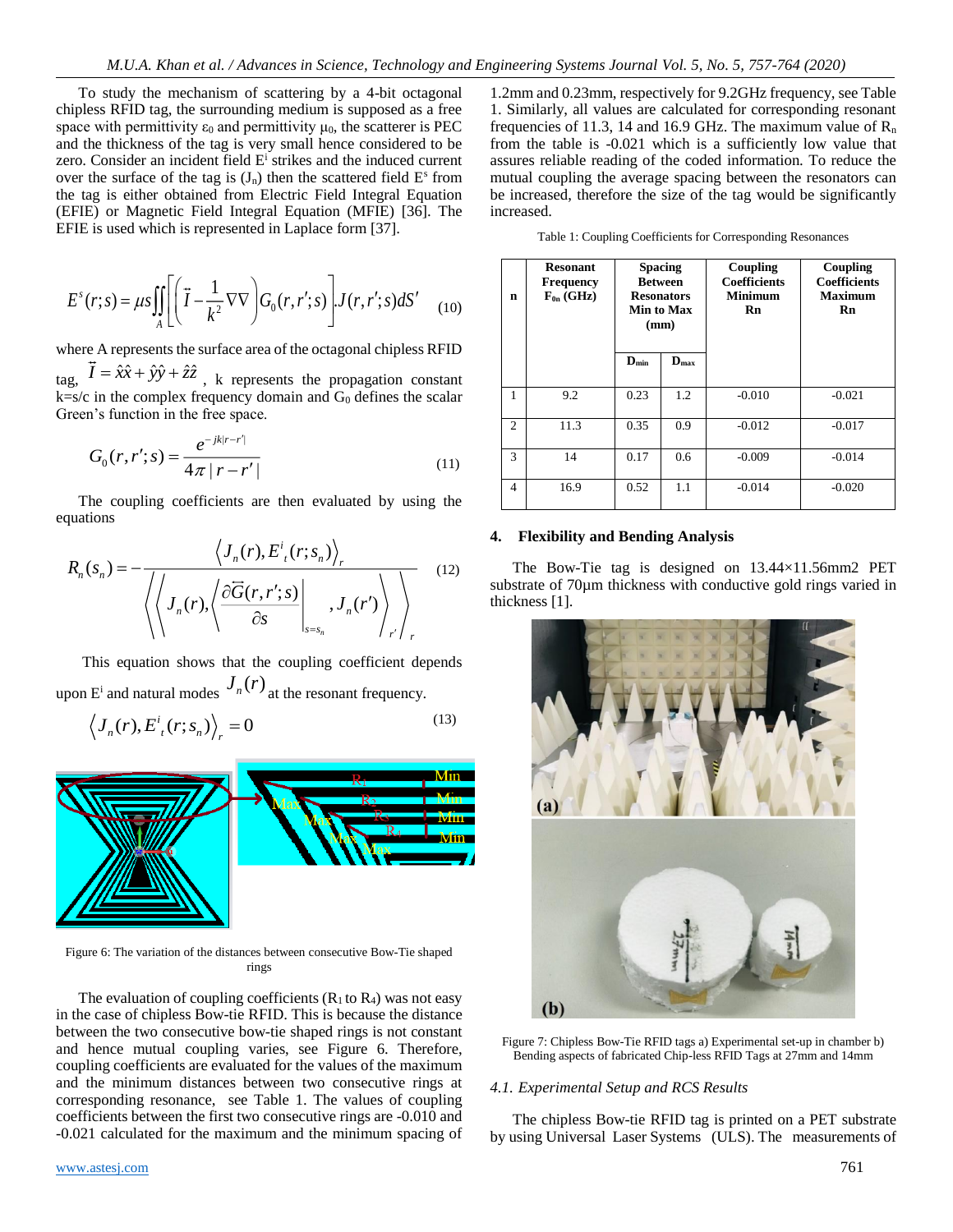

Figure 8: |RCS| measurements for the Flat, bending radius at 27mm and bending radius at 14mm

the RCS obtained by the reflections from the tag are analysed by Vector Network Analyser (VNA). For this purpose, Keysigth VNA series E5063A is used with two similar horn antennas operating at 4-18GHz frequencies. To conduct the measurement, the testing is performed in the FRANKONIA anechoic chamber, having a frequency range of 30 MHz to 40 GHz. The compact Bow-Tie RFID tag design is highly flexible and the bit codes are successfully obtained up to the bending radius of 14mm [38]. The Bow-Tie RFID tag undergoes bending for the following cases of curvatures, flat, 14mm and 27mm, see Figure 7 (b).

The Passive Bow-tie RFID tag is placed in the horizontal (H) position to perform the bending analysis for the following cases flat, 14mm and 27mm. All the testing was performed in the Frankonia anechoic chamber. One of the impacts of bending is the signal strength degradation of the backscattered waves and the significant shift in the resonant frequency. In other words |RCS| is lowered while tag undergoes bending. In this case, since the distance of the tag from the reader, is kept very small about 12cm from the transmitter, so a very small reduction in the signal strength is obtained at 0dBm power. However, the percentage shift in the resonant frequency is quite prominent especially at a higher level of bending at 14mm, see Figure 8.

Figure 8. depicts the impact of bending on the RCS obtained in the chamber. A shift of 4% from the resonant frequency is obtained, when a PET substrate-based chipless Bow-tie RFID tag undergoes bending curvature 27mm for the lower range of the frequencies 8-14 GHz, whereas, more than 10% shift is observed for higher range of frequency up to 18GHz. Hereafter, there is no noticeable reduction of the signal strength is observed because of the small distance of tag from the reader. Hence, the experimental results depict that the RCS obtained and encode in frequency signature, from the bent chip-less RFID tag fabricated on the flexible PET substrate.

### **5. Maximum Read Range Estimation**

This section provides the maximum read range of Bow-Tie Chipless RFID tag. The complex RCS feature ( $\sigma^{Tag}$ ) of octagonal chipless RFID designs can be obtained by the following equations which are described in [39].

$$
\sigma^{Tag} = \left[\frac{s_{21}^{Tag} - s_{21}^{No - Tag}}{s_{21}^{Ref} - s_{21}^{No - Tag}}\right]^2 \sigma^{Ref}
$$
\n(14)

Where  $S_{21}^{No-Tag}$  is associated with the measurement taken in the empty chamber,  $S_{21}^{Ref}$  corresponds to reference value taken from define setup which could be any conductive surface, In this case, a copper square of 50mm x 50mm is taken.  $\sigma^{Ref}$  is associated with the simulation results for the same reference. The results achieved for all the tags show a good agreement between the measured and simulated designs.

The radar equation is used [40] to evaluate the maximum read range of the RFID tag. For this, numerically calculated RCS are considered by using the equation is follows:

$$
= \sqrt[4]{\frac{G_T G_R \lambda^2 \sigma^{Tag} P_T}{(4\pi)^3 P_{min}}} \tag{15}
$$

Where  $G_T$  and  $G_R$  are the gains of the transmitting and receiving horn antennas,  $P_T$  is the power transmitted by VNA to measure RCS,  $\lambda$  is the wavelength.  $P_{min}$  is the minimum power receive by receiving antenna and  $\sigma^{Tag}$  is the experimental values of RCS obtained from (14). For maximum read range calculations  $\sigma^{Tag}$  is taken for 1111bit codes, see Figure 8. flat case. The average RCS is obtained from a series of experiments [1] is around  $0.02$  m<sup>2</sup>. The maximum read range is evaluated for  $-10$ ,  $-3$  and 0dBm transmitted power from VNA and the maximum range observed is 1.80m and extendable to 2.15m for 3dBm power. Hence, a robust Bow-tie chipless RFID tag with transient analysis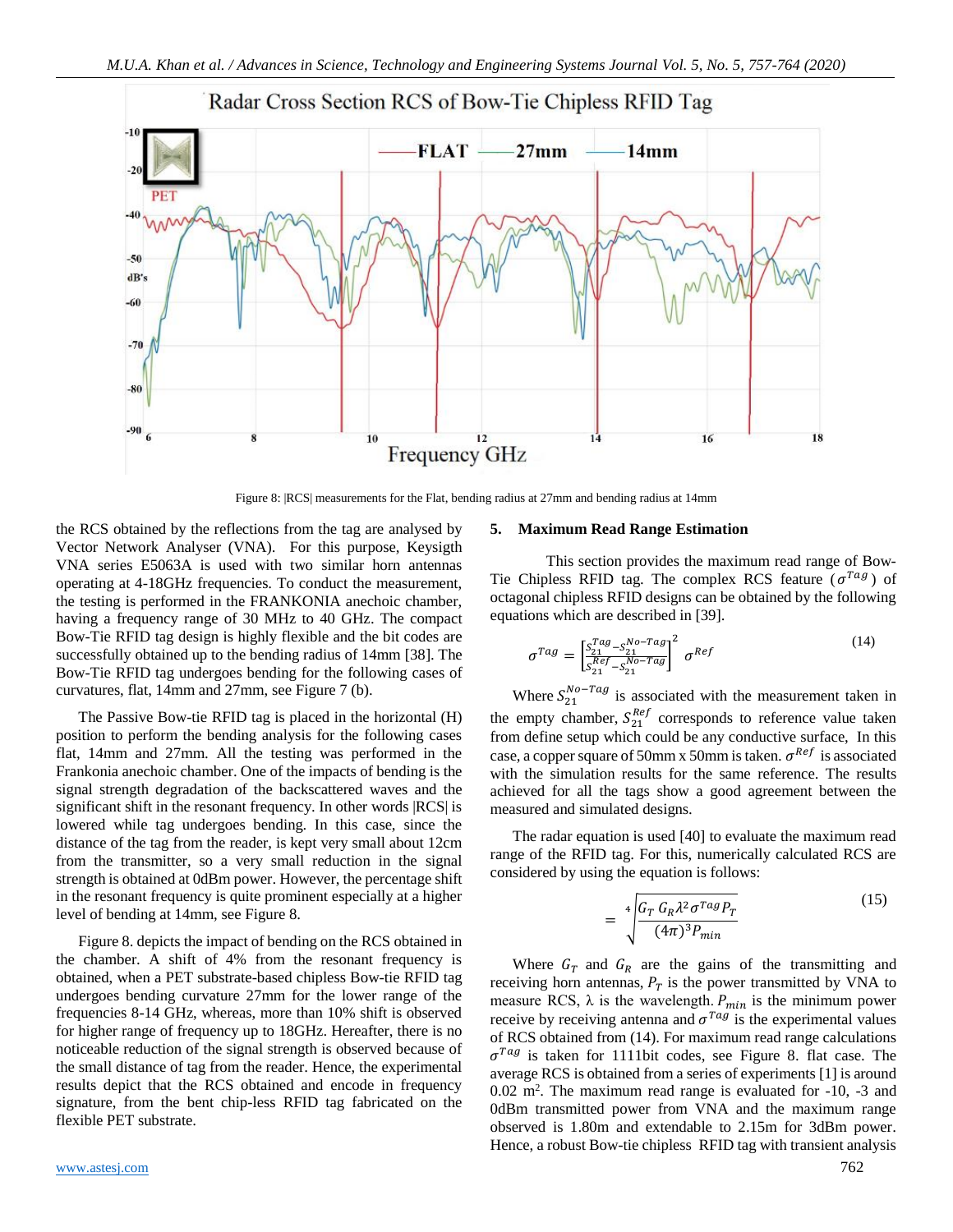is successfully designed fabricated and tested, which is applicable for the IoT applications and the read range of the tag and bit capacity can be increased in future by using the asymmetrical property of the tag.

| Table 2: Maximum Read Range Estimation |  |  |  |
|----------------------------------------|--|--|--|
|----------------------------------------|--|--|--|

| $P_{min}(dB)$ | $G_T(dBi)$<br>$G_R$ (dBi) | $\lambda^2$<br>(m) | $\sigma^{Tag}$<br>(m <sup>2</sup> ) | $P_T$<br>(dB) | R<br>(m) |
|---------------|---------------------------|--------------------|-------------------------------------|---------------|----------|
|               | 10                        | 1.06x<br>$10^{-3}$ | 0.02                                | $-10$         | 1.01     |
| $-70$         |                           |                    |                                     | $-3$          | 1.52     |
|               |                           |                    |                                     |               | 1.80     |
|               |                           |                    |                                     |               | 2.15     |

## **6. Conclusion**

This paper is an extension of Novel Bow-Tie Chipless RFID tag which studies SEM-based circuit modelling of the bow-tieshaped tag. The electromagnetic response of the tag is presented and coupling coefficients are obtained by transient analysis. The behaviour of the RFID tag is completely studied and experimentally verified for different patterns of bitstreams measured in terms of RCS. The coupling coefficients measured in this analysis evaluated for the values of the maximum and the minimum distances between two consecutive rings at corresponding resonance of 9.2, 11.3, 14 and 16.9 GHz. The maximum value of  $R_n$  from the table is -0.021 which is a adequately low value that would not impact the reliable coding of the information. Furthermore, the bending on Flexible Chip-less Bow-Tie RFID tag operating within the range of 8-18GHz are described up to the maximum bend of 14mm and the information stored on a bent chip-less RFID tag made of PET is successfully recovered. Finally, the maximum read range for the RFID tag is evaluated which is 1.8m for 0dBm power but extendable to 2.15m for higher powers. This range is maximum to our knowledge for such a high-frequency range of 8-18GHz.

## **Conflict of Interest**

The authors declare no conflict of interest.

#### **Acknowledgement**

I would like to acknowledge the great contribution of my research colleague Panagiotis Ioannis Theoharis, for helping me in the measurements and the fabrications of the tags.

#### **References**

- [1] M.U.A. Khan, R. Raad, J. Foroughi, F.E. Tubbal, J. Xi, "Novel Bow-Tie Chip-less RFID Tag for Wearable Applications," in 2019 19th International Symposium on Communications and Information Technologies (ISCIT), IEEE: 10–13, 2019, https://doi.org/10.1109/iscit.2019.8905208.
- [2] M. Younan, E.H. Houssein, M. Elhoseny, A.A. Ali, "Challenges and recommended technologies for the industrial internet of things: A comprehensive review," Measurement, **151**, 107198, 2020, https://doi.org/10.1016/j.measurement.2019.107198.
- [3] A. Čolaković, M. Hadžialić, "Internet of Things (IoT): A review of enabling technologies, challenges, and open research issues," Computer Networks, **144**, 17-39, 2018, https://doi.org/10.1016/j.comnet.2018.07.017
- [4] E. Jovanov, "Wearables Meet IoT: Synergistic Personal Area Networks (SPANs)," Sensors, **19**(19), 4295, 2019, https://doi.org/10.3390/s19194295
- [5] T.M. Fernández-Caramés, P. Fraga-Lamas, "Towards the Internet of smart

clothing: A review on IoT wearables and garments for creating intelligent connected e-textiles," Electronics, **7**(12), 405, 2018, 2018. https://doi.org/10.3390/electronics7120405

- [6] Y. Leterrier, "Mechanics of curvature and strain in flexible organic electronic devices," Handbook of Flexible Organic Electronics: Materials, Manufacturing and Applications, 1, 2014, https://doi.org/10.1016/b978-1- 78242-035-4.00001-4
- [7] N.L. Pira, "Smart integrated systems and circuits using flexible organic electronics: Automotive applications," Handbook of Flexible Organic Electronics: Materials, Manufacturing and Applications, 345, 2014, https://doi.org/10.1016/b978-1-78242-035-4.00014-2
- [8] R. Anwar, L. Mao, H. Ning, R. Atakan, H.A. Tufan, S. uz Zaman, C. Cochrane, S.K. Bahadir, V. Koncar, F. Kalaoglu, B.A. Auld, C.E. Baum, D. Betancourt, K. Haase, A. Hübler, F. Ellinger, A.T. Blischak, M. Manteghi, A. Čolaković, L. Corchia, G. Monti, E. De Benedetto, A. Cataldo, L. Angrisani, P. Arpaia, L. Tarricone, F. Costa, S. Genovesi, A. Monorchio, et al., "The internet of things: How the next evolution of the internet is changing everything," IEEE Transactions on Antennas and Propagation, **59**(12), 1–4, 2014, https://doi.org/10.7551/mitpress/10277.003.0004
- [9] L. Corchia, G. Monti, E. De Benedetto, A. Cataldo, L. Angrisani, P. Arpaia, L. Tarricone, "Fully-Textile, Wearable Chipless Tags for Identification and Tracking Applications," Sensors, **20**(2), 429, 2020, https://doi.org/10.3390/s20020429
- [10] L. Corchia, G. Monti, L. Tarricone, "Durability of wearable antennas based on nonwoven conductive fabrics: Experimental study on resistance to washing and ironing," International Journal of Antennas and Propagation, **2018**, 2018, https://doi.org/10.1155/2018/2340293
- [11] R. Atakan, H.A. Tufan, S. uz Zaman, C. Cochrane, S.K. Bahadir, V. Koncar, F. Kalaoglu, "Protocol to assess the quality of transmission lines within smart textile structures," Measurement, **152**, 107194, 2020, https://doi.org/10.1016/j.measurement.2019.107194
- [12] Y. Wang, L. Li, B. Wang, L. Wang, "A body sensor network platform for in-home health monitoring application," in Proceedings of the 4th International Conference on Ubiquitous Information Technologies & Applications, IEEE: 1–5, 2009, https://doi.org/10.1109/icut.2009.5405731
- [13] K. Finkenzeller, RFID handbook: fundamentals and applications in contactless smart cards, radio frequency identification and near-field communication, John Wiley & Sons, 2010, https://doi.org/10.1002/9780470665121
- [14] D.K. Klair, K.-W. Chin, R. Raad, "A survey and tutorial of RFID anticollision protocols," IEEE Communications Surveys & Tutorials, **12**(3), 400–421, 2010, https://doi.org/10.1109/surv.2010.031810.00037
- [15] R. Rezaiesarlak, M. Manteghi, CHIPLESS RFID, Springer, 2016, https://doi.org/10.1007/978-3-319-10169-9\_3
- [16] J.P. Vinding, Interrogator-responder identification system, 1969.
- [17] O.E. Rittenbach, Communication by radar beams, 1969, https://doi.org/10.1002/sce.3730530262
- [18] R.M. Richardson, Remotely actuated radio frequency powered devices, 1963.
- [19] R.F. Harrington, "Field measurements using active scatterers (correspondence)," IEEE Transactions on Microwave Theory and Techniques, **11**(5), **11**(5), **454–455**, 1963, .https://doi.org/10.1109/tmtt.1963.1125707
- [20] H. Khaleel, Innovation in wearable and flexible antennas, Wit Press, 2014, https://doi.org/10.2495/978-1-84564-986-9/008
- [21] D.P. Morgan, "History of SAW devices," in Proceedings of the 1998 IEEE International Frequency Control Symposium (Cat. No. 98CH36165), IEEE: 439–460, 1998, https://doi.org/10.1109/freq.1998.717937
- [22] B.A. Auld, Acoustic fields and waves in solids, Рипол Классик, 1973.
- [23] V.D. Hunt, A. Puglia, M. Puglia, RFID: a guide to radio frequency identification, John Wiley & Sons, 2007.
- [24] J. Foroughi, T. Mitew, P. Ogunbona, R. Raad, F. Safaei, "Smart Fabrics and Networked Clothing: Recent developments in CNT-based fibers and their continual refinement," IEEE Consumer Electronics Magazine, **5**(4), 105– 111, 2016, https://doi.org/10.1109/mce.2016.2590220
- [25] N.C. Karmakar, R. Koswatta, P. Kalansuriya, E. Rubayet, Chipless RFID reader architecture, Artech House, 2013.
- [26] D. Betancourt, K. Haase, A. Hübler, F. Ellinger, "Bending and folding effect study of flexible fully printed and late-stage codified octagonal chipless RFID tags," IEEE Transactions on Antennas and Propagation, **64**(7), 2815– 2823, 2016, https://doi.org/10.1109/tap.2016.2559522
- [27] A.C. Durgun, C.A. Balanis, C.R. Birtcher, D.R. Allee, "Design, simulation, fabrication and testing of flexible bow-tie antennas," IEEE Transactions on Antennas and Propagation,  $59(12)$ ,  $4425-4435$ ,  $2011$ , Antennas and Propagation, **59**(12), 4425–4435, 2011, https://doi.org/10.1109/tap.2011.2165511
- [www.astesj.com](http://www.astesj.com/) 763 [28] F. Costa, S. Genovesi, A. Monorchio, "A chipless RFID based on